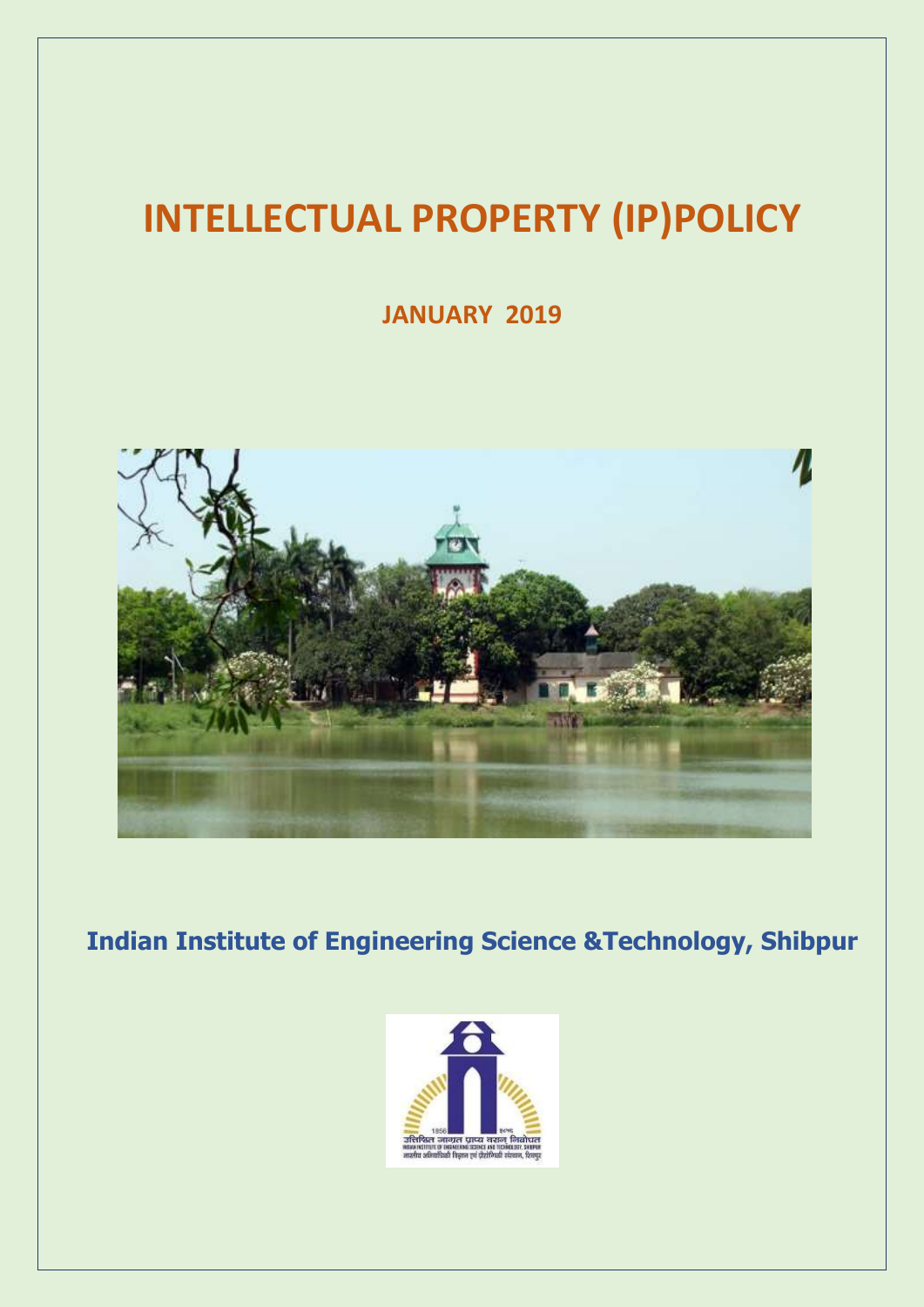## **Table of Contents**

| SI. No.                 | <b>Details</b>                                           | Page No.       |
|-------------------------|----------------------------------------------------------|----------------|
| $\mathbf{1}$            | <b>PREAMBLE</b>                                          | $\overline{2}$ |
| $\overline{2}$          | THE INTELLECTUAL PROPERTY (IP) POLICY                    | $\overline{2}$ |
| 2.1                     | OBJECTIVES OF THE IP POLICY                              | $\overline{2}$ |
| 2.2                     | <b>GUIDELINES</b>                                        | 3              |
| 2.3                     | SCOPE OF IP POLICY                                       | 3              |
| 3                       | INTELLECTUAL PROPERTY OWNERSHIP                          | 3              |
| 3.1                     | IP CREATED THROUGH IN-HOUSE RESEARCH                     | 3              |
| 3.2                     | IP CREATED THROUGH SPONSORED RESEARCH                    | $\overline{4}$ |
| 3.3                     | IP CREATED THROUGH COLLABORATIVE RESEARCH                | $\overline{4}$ |
| 3.4                     | <b>COPYRIGHT</b>                                         | 5              |
| 3.5                     | <b>TRADE MARKS</b>                                       | 5              |
| 3.6                     | <b>EXCEPTIONS</b>                                        | 5              |
| $\overline{\mathbf{4}}$ | REGISTRATION OF PATENTS / COPYRIGHTS / OTHER FORMS OF IP | 6              |
| 4.1                     | FILING APPLICATION IN INDIA                              | 6              |
| 4.2                     | FILING OF APPLICATIONS IN FOREIGN COUNTRIES              | $\overline{7}$ |
| 5.                      | IP MAINTENANCE                                           | $\overline{7}$ |
| $6\phantom{1}$          | IP COMMERCIALIZATION                                     | 8              |
| $\overline{\mathbf{z}}$ | <b>REVENUE SHARING</b>                                   | 8              |
| 8                       | DISCLOSURES, CONFIDENTIALITY AND ASSIGNMENT OF RIGHTS    | 9              |
| 9.                      | <b>AGREEMENTS</b>                                        | 9              |
| 10                      | <b>CONFLICT OF INTEREST</b>                              | 9              |
| 11                      | JURISDICTION AND DISPUTE RESOLUTION                      | 9              |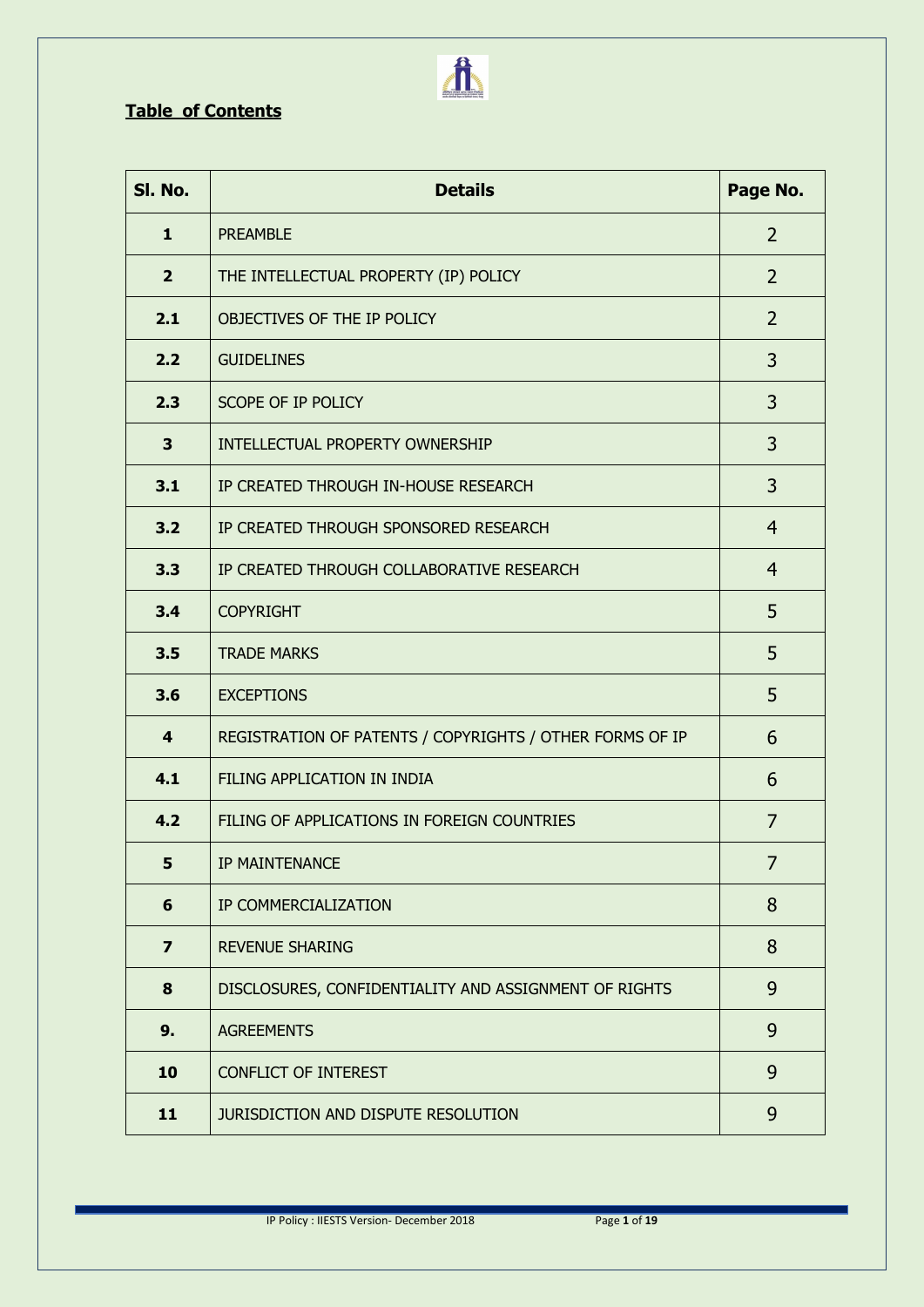

## **1. PREAMBLE**

In continuance of its past 162 years of service to the nation in its different forms as Bengal Engineering College, B.E College Deemed University, Bengal Engineering and Science University and finally as Indian Institute of Engineering Science & Technology, Shibpur (hereinafter referred to as the Institute and/or IIESTS), the Institute has dedicated itself in providing the technical manpower and know-how with a mission of remaining one of the leading centres of teaching, research and extension in Engineering and Technology through total commitment to excellence in every endeavour.

The pace of modern science, resulting in new and useful inventions, initiated a need fora central policy in determining the course of creation, protection and commercialization of intellectual property at IIESTS. This has resulted in establishment of the Intellectual Property Right (IPR) Cell to encourage creation and protection of intellectual property in the Institute.

Intellectual property plays an important role in providing a competitive edge to an organization. The intangible assets of an organization - such as knowhow, inventions, brands, designs and other creative and innovative products -are, today, often more valuable than its physical assets. Keeping this in mind, this Intellectual Property Rights Policy Document (hereinafter referred to as the IP Policy, IIESTS ) of the Institute seeks to provide guidance to academic and non-academic staff, students, scholars, and outside agencies on the practices and the rules of the Institute regarding intellectual property rights (IPR) and obligations which include the nature of intellectual property (IP), its ownership, exploitation, technology transfer and confidentiality requirements. The policy laid down in this document is expected to fulfil the commitment of the Institute to promote academic freedom and provide a conducive environment for research and development.

## **2. THE INTELLECTUAL PROPERTY (IP) POLICY**

## **2.1 Objectives of the IP Policy**

The major objectives of the IP Policy,IIESTS are:

• To impart knowledge about intellectual property rights to faculty, staff, scholars and students.

• To lay down a transparent administrative system for assessing the ownership and assignment of intellectual property.

• To facilitate the faculty members, staff members, research scholars and students to obtain IP.

• To explore possible commercialization of the IP owned by the Institute.

• To frame guidelines regarding share and revenue earned for the Intellectual Property between the inventor and the Institute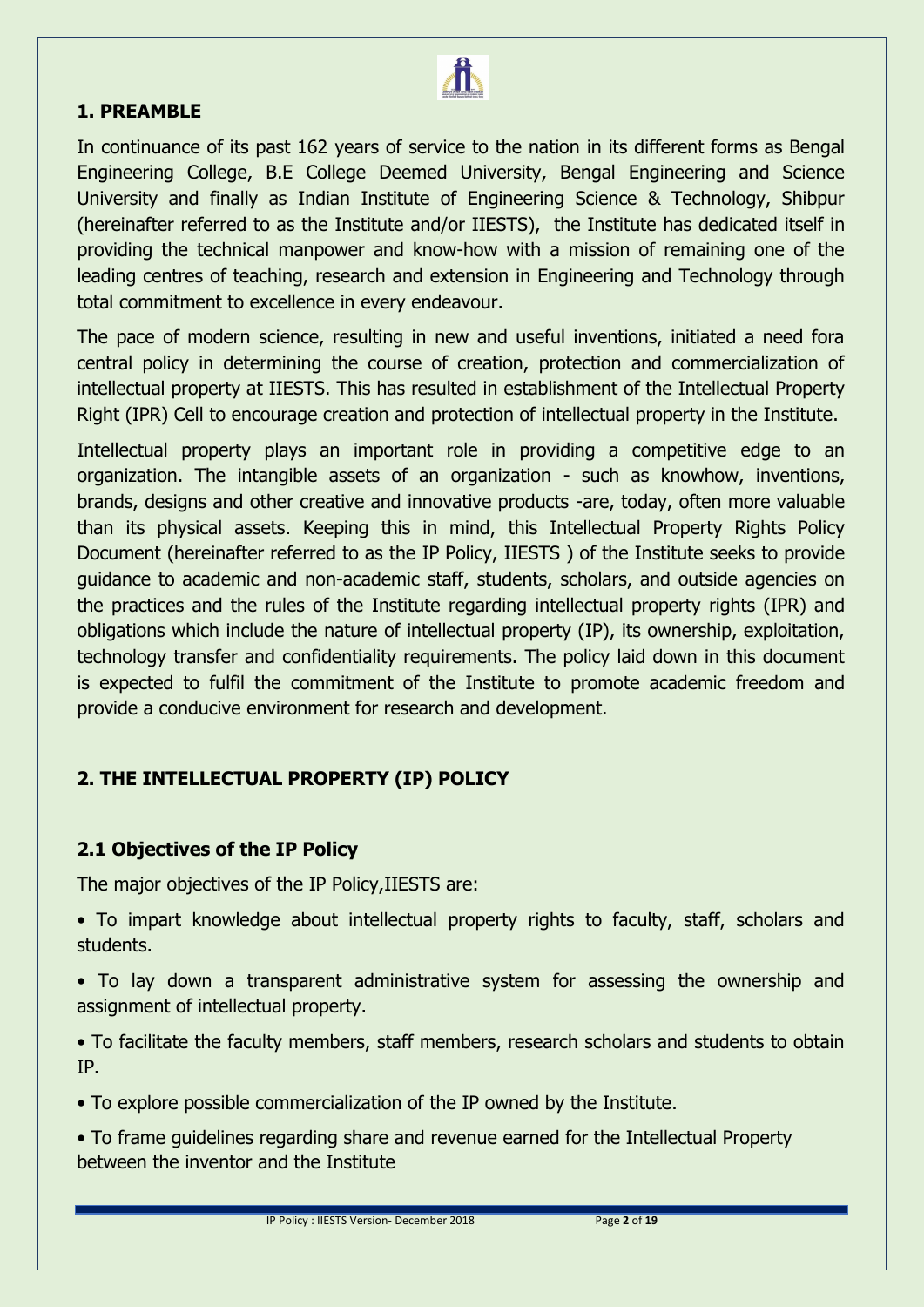

IP Policy, IIESTS is intended to provide a healthy atmosphere conducive to research and development through a generous system of rewards and incentives for the creation of intellectual property while at the same time giving proper consideration to the economic rights and responsibilities of the Institute. This document is intended to introduce, regulate, and organize issues related to intellectual property within the Institute. It also reaffirms the Institute's commitment to scientific endeavours, academic excellence and the dissemination of knowledge. This policy is intended to spell out the responsibilities of the Institute and its employees and to establish a framework for ethical conduct.

This Policy is further intended to protect the respective interests of all participants by ensuring that the benefits of such property accrued to the public, to the inventor, to the Institute and to sponsors of specific research projects in varying degrees of protection, monetary return and recognition, as circumstances justify or require.

## **2.2 Guidelines**

This IP Policy is to be followed in all matters related to IPR at IIESTS. In view of the evolving nature of the IP scenario, this policy may be modified from time to time to suit the emerging needs, or on a case-by-case basis. The IPR Cellwill address such specified cases by using this IP policy document as the guidelines.

IPR Cell of IIESTS would be responsible for processing all IPR related matters, viz., any intellectual property generated out of any intellectual effort.

## **2.3 Scope of IP Policy**

This IP Policy, IIESTS applies to all faculty-members, employees (regular or contractual) and students of IIESTS. Every member of the academic community, student, non-teaching and teaching staff alike, must be aware of their own rights and to respect the rights of others pertaining to intellectual property. Any special case can be dealt with by IPR Cell with due approval of Director-IIESTS.

## **3. INTELLECTUAL PROPERTY OWNERSHIP**

## **3.1. IP created through In-House Research**

The Institute shall be the owner of all intellectual properties (IP) including inventions, designs, software and such other creative works carried out at the Institute except in respect of the activities carried out jointly with other institutions / organisations or under a sponsorship agreement with any external agency, in which case the ownership will be decided and be agreed upon mutually through MOU.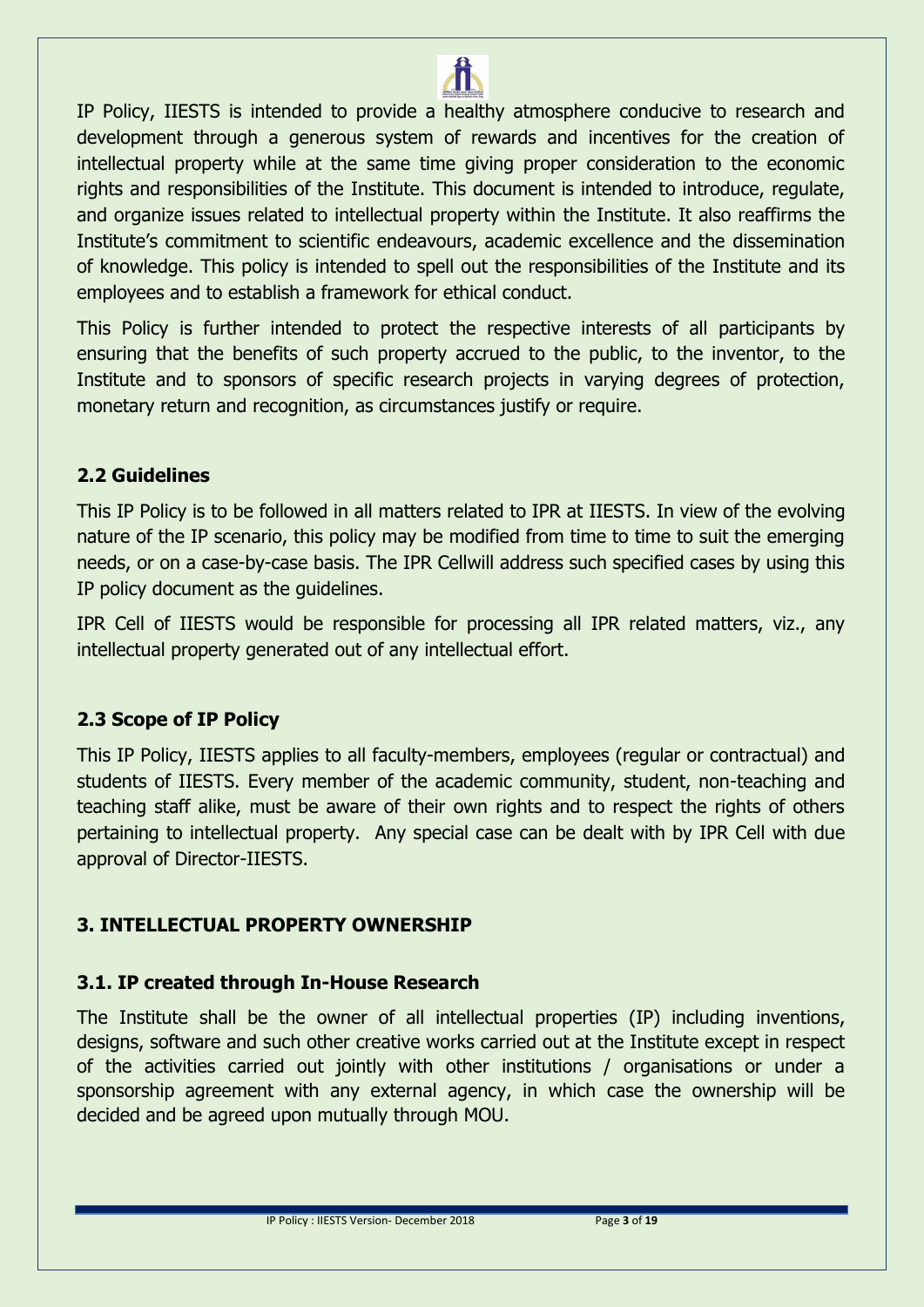

## **3.2 IP created through Sponsored Research**

As a general rule, Intellectual Property Rights of inventions arising out of research projects undertaken on behalf of the sponsoring agencies shall be taken jointly in the name of the Institute and sponsoring agencies; when the sponsoring agencies bear the cost of filing and maintaining of the IPR equally. If the sponsoring agencies are not forthcoming, the Institute at its discretion may file the application with absolute ownership and Institute will meet the entire cost offering and protection of IPR.

If an IP is created as a result of sponsored research project or consultancy assignment/ project where the contract / MOU / agreement does not specify the ownership and/ orlicensing of such IP, the Institute shall own the IP. The Institute may however, if it deems appropriate, enter into a separate agreement / contract with the sponsor for licensing the IP to it or jointly with it, which will specify payment of additional fees / royalty.

In specific cases, provisions related to Intellectual Property Rights (IPR) made in contracts governing the sponsored research activity shall determine the ownership of IP arising out of sponsored research or consultancy assignment.

## **3.3 IP created through Collaborative Research**

All intellectual property jointly created, authored, invented, conceived or put into practice during the course of collaborative research undertaken jointly by the Institute with Collaborating Institutions (including Foreign Institutions), shall be jointly owned and the Institution will share the cost of IP registration equitably with the Collaborating Institutions in accordance with law. Where the Collaborating Institutions are not forthcoming for filing joint IPR application, the Institute at its discretion may file the application with absolute ownership and Institute will meet the entire cost of filing and protection of IPR.

An employee of the Institute who is on deputation to another organization or permitted by the Institute to carryout collaborative work in another organization, or a student who is permitted by the Institute to be an intern in another organization while being registered as a student in the Institute, and who is engaged in research in the organization with the permission of the Institute, shall be required to inform the Institute and get necessary permission and approval from the Institute to sign any non-disclosure agreement(s) (NDA) with that organization. The ownership of any IP created in such circumstances will be decided by the specific provisions or agreements made in contracts governing the collaborative activity. In the absence of any such provisions or agreements, the IP shall be jointly owned bythe Institute and the organization and the Institution will share the cost of IP registration equitably with the organization. Where the organization is not forthcoming for filing joint IPR application, the Institute at its discretion mayfile the application with absolute ownership and Institute will meet the entire cost offiling and protection of IPR.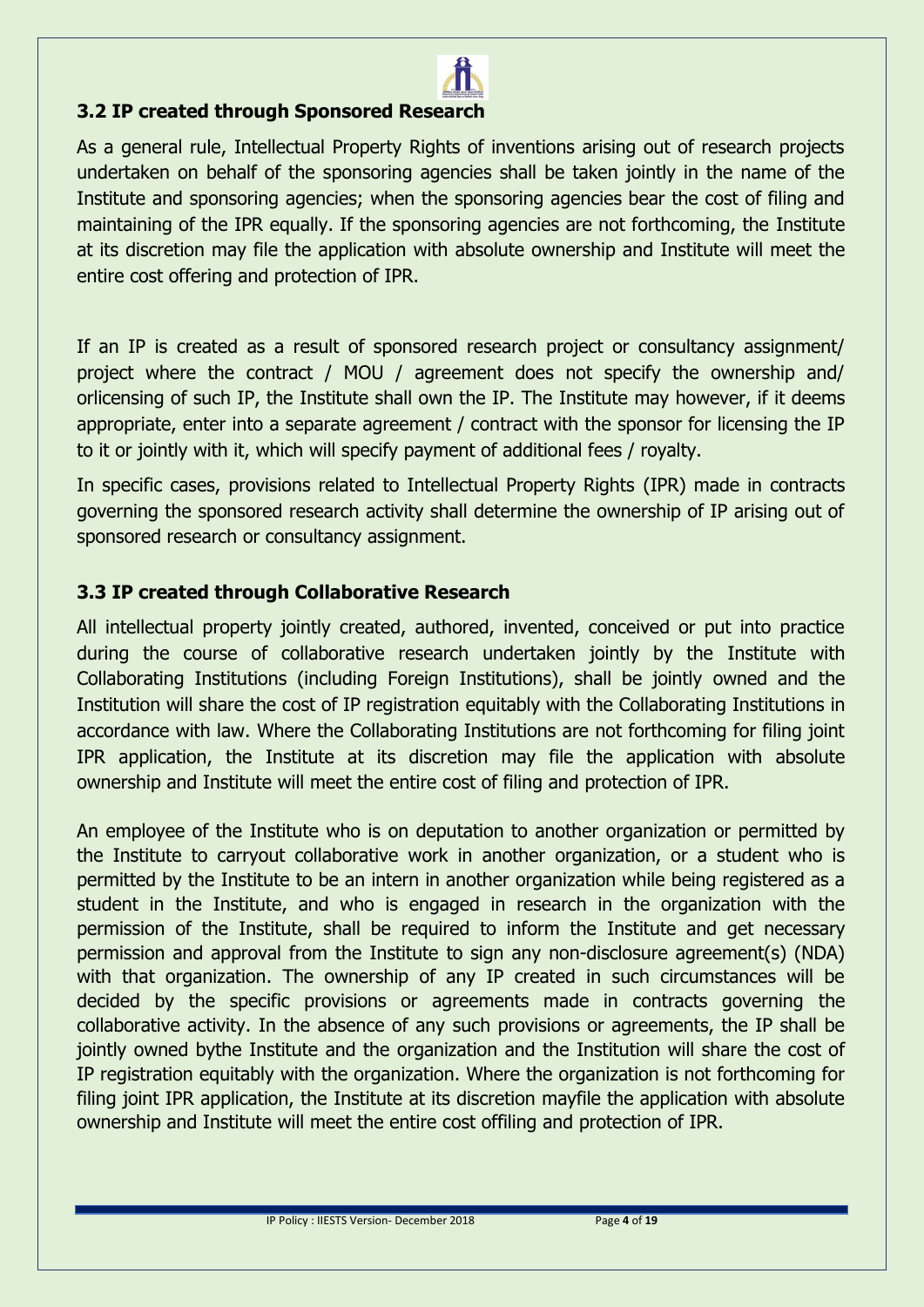

## **3.4 Copyright**

Ownership of copyright of all copyrightable work including books and publications shall rest with the creator of the original work with the following exceptions.

If the work is produced during the course of the sponsored and/or collaborative activity, specific provisions related to IPR made in contracts governing such activity shall determine the ownership of the copyright.

Institute shall be the owner of the copyright of all teaching material developed as part of any of the academic / distance learning programs of the Institute. However, the creators shall have the right to use the material in his or her professional capacity.

Institute shall be the owner of the copyright of all work done, such as software developed, theses of undergraduate, postgraduate and research etc., as part of the academic program leading to the award of degree. However, if the work carried out by the student is a joint activity between the Institution and an organization or the work is carried out exclusively at the organization, specific provisions related to IPR made in contracts governing such activity shall determine the ownership of the copyright.

Cost of registration shall be borne by creator/publisher(s) if ownership of copyright is not in the name of Institute.

## **3.5 Trade marks**

Ownership of trade mark(s) and logos created for Institute shall be with the Institute. Professional fees will be charged by Institute when logo/artistic work will be created on behalf of other parties by any member of the institute.

## **3.6 Exceptions**

An employee of the Institute who is on sabbatical or other forms of long leave, or a student whois on leave or is permitted by the Institute to be employed in an organization while being registered as a student, and who is engaged in research in an/the organization with the permission of the Institute, will be permitted to directly negotiate with the organization, the terms of IP sharing that is generated during the duration of engagement in that organization.

In the case of invention(s) done by an employee or a student exclusively in his personal capacity without using any of the Institute resources whatsoever, the ownership of the IP shall rest with the inventor/creator subject to discretion of authority. However, the creator(s) shall apply to the Institute for permission to patent/license the invention by themselves, and the onusof proving the invention as not related to official duties and roles of the creator in the Institute, lies with the creator.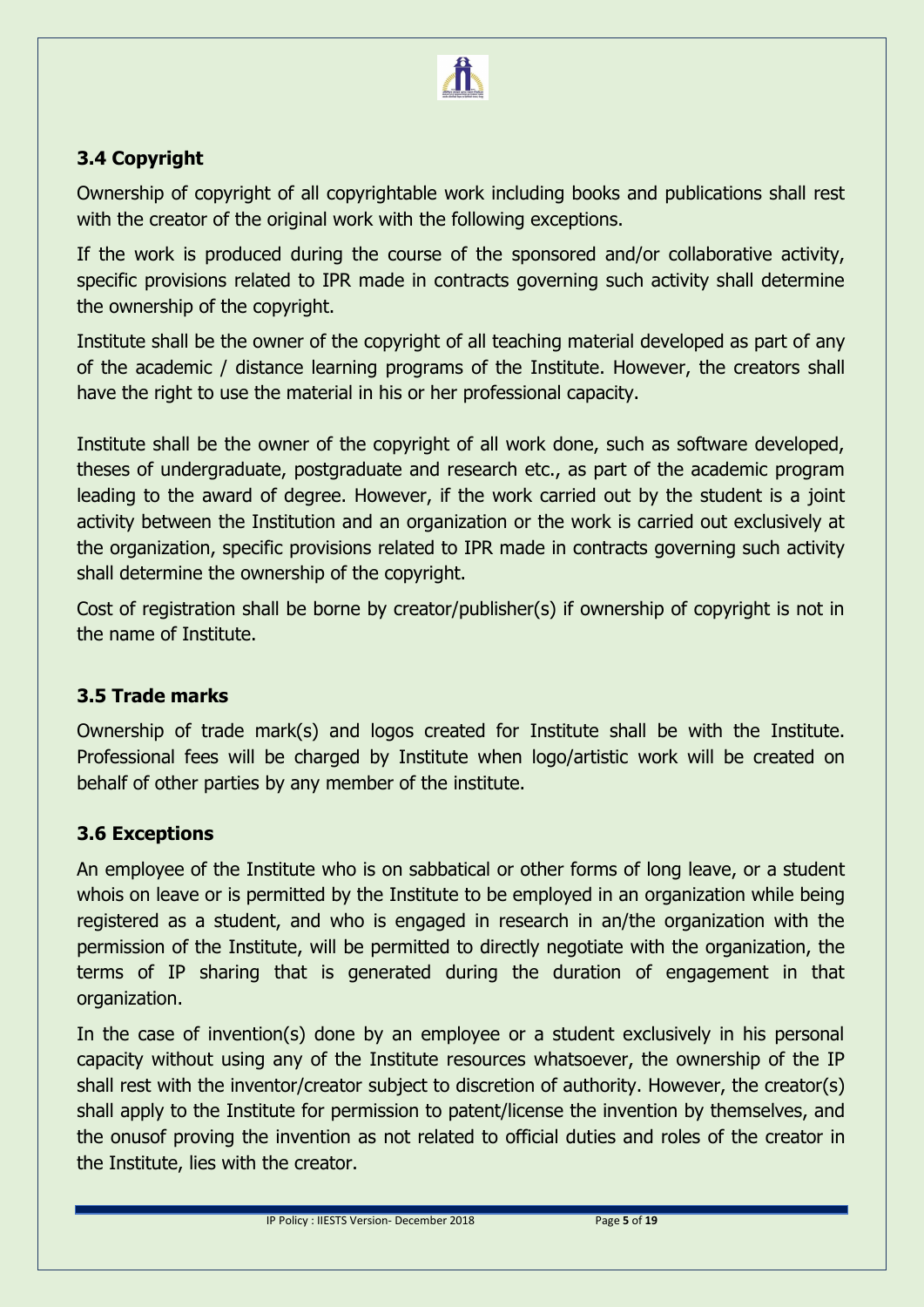

## **4. REGISTRATION OF PATENTS / COPYRIGHTS / OTHER FORMS OF IP**

## **4.1 Filing Application in India**

Inventors (Creators) of any Intellectual Property, who want to get patent /copyright or any other forms of protection, are required to apply to the IPR Cell of the Institute and submit duly filled-in the appropriate prescribed Form (Annexed as A-2, A-3, A-5 as per applicability) If approved, the case may be referred to the registered Patent Attorney approved by the Institute. The application made by the inventor(s) would automatically imply that he / she approves such engagement of the Attorney by the IPR Cell of the Institute.

In case, a research leading to IP has been funded by external agency, it becomes the responsibility of inventor to keep them informed during IP registration. If an external Institute is involved in the research leading to IP, it becomes the responsibility of the inventor to procure relevant documents and approval from the partnering agency/person(s), to enable IP registration through the "Attorney" specified by IIESTS. Some rudimentary details suchas title, name of inventors and area of research etc. need to be provided to the InstituteIPR Cell for documentation. However invention details, copy of the "Invention disclosure form" need not to be provided to anybody as long as the details have not come to the public domain dueto patenting process.

During prosecution of IP application for registration, necessary technical impute should be provided by creator to IP attorney for giving submission against office action and if needed attendance in hearing may be asked to clarify and justify the strength of invention.

Any application made to IIESTS for filing of patents or other forms of IP protection would be subject to techno-commercial evaluation by IPR Cell or by a duly constituted committee by it. Techno-commercial Evaluation of Invention means:

i. Assigning ownership of invention.

ii. Determining whether an IP is innovative and fit for filing an application for patent rights in India.

iii. Determining whether the IP has a reasonable chance for commercialization.

Inventors are encouraged tofile a "provisional patent" as soonas possible in order to protect their rights to the IP and apply to the IPR Cell for the same, after obtaining a "prior-art search report" fromany credible source. Based on the "prior-art search" report, the IPR Cell may take a decision regarding filing the provisional application through the approved Attorney.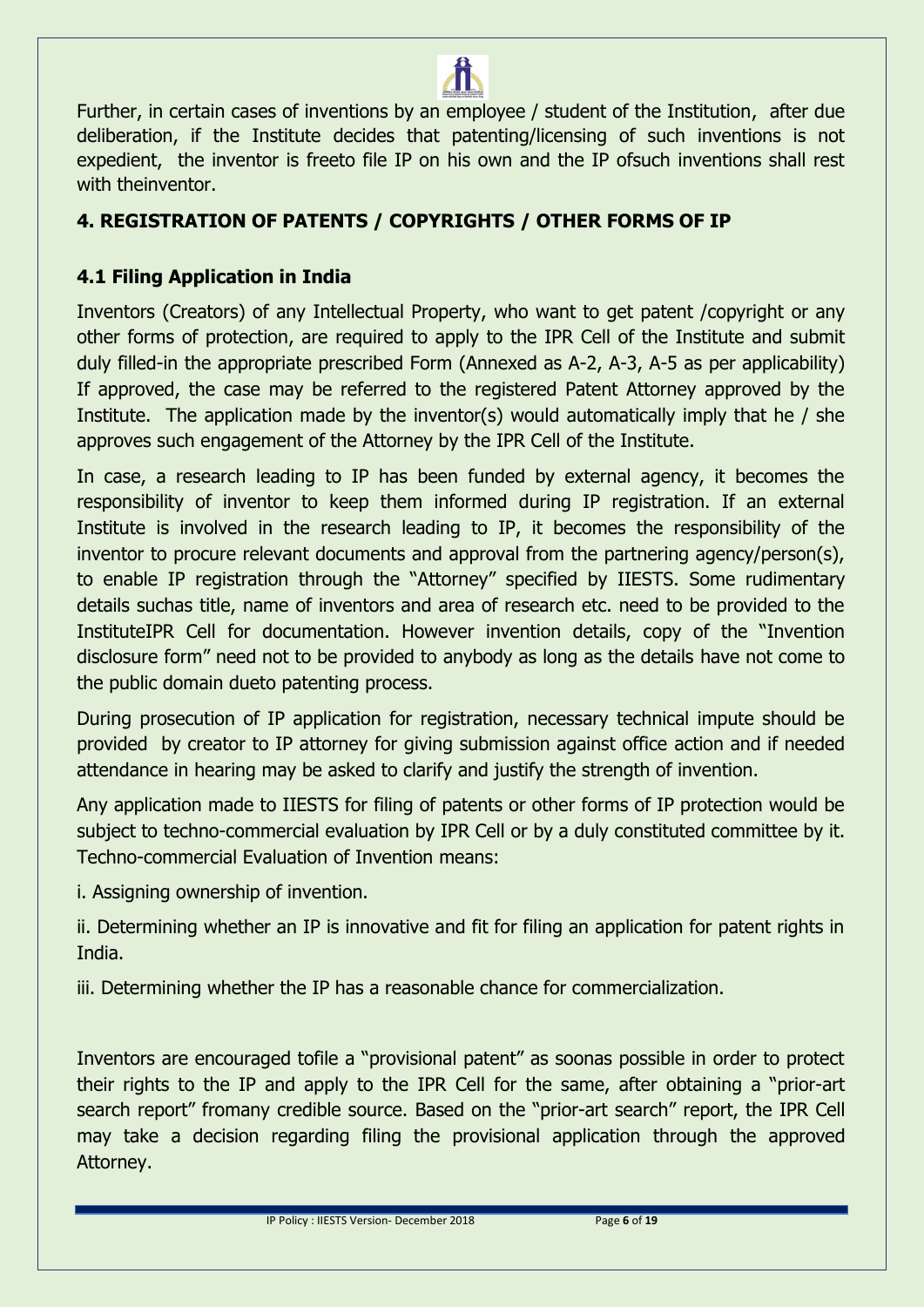

Subsequently, based on the inputs by the inventor(s) and advice of the Attorney, InstituteIPR Cell shall take a decision to file "full patent application". If the Institute decides notto file the "full patent", the same shall be intimated through a formal letter to the inventor and theInstitute will assign him all the rights. Now the inventor has the freedom to pursue the patent application using his ownresources.

If the Institute decides to continue with the "Full patent application", inventor shall provide all necessary details to the InstituteIPR Cell. Once the "patent application" has been filed, all the communications to the patent attorney by the creator shall be forwarded through the InstituteIPR Cell. All the fees pertaining to IP shall be paid bythe Institute.

## **4.2 Filing of Applications in Foreign Countries**

The Institutemayselectively consider requests for registration of patents in foreign countries, based on the merit of the IP. The inventor(s) will have to apply to the IPR Cell for the same, after obtaining an "International prior-art search report" fromany credible source. However, final decision for such International Filing and bearing the financial implications thereof would be taken by the Institute authority solely at its discretion. If the Institute decides notto proceed with such filing, the same shall be intimated through a formal letter to the inventor and the Institute will assign him all the rights. Now the inventor has the freedom to pursue the patent application using his ownresourceswithin the present IP policy.

## **5. IP MAINTENANCE**

Once IIESTS files the patent application generated solely by IIESTS personnel, IPRmaintenance expenses including documentation, communication, maintenance fee, legal issues, etc shall be covered by IIESTS initially for seven years. In the case of IPs filed jointly with third parties, the maintenance expenses shall be shared equally between IIESTS and concerned third party in accordance with MOU. If the third parties are not forthcoming to share the maintenance expenses, IIESTS on its discretion may maintain such IPs as IIESTS's sole property and that IIESTS doesnot entertain any revenue sharing with the third party insuch circumstances.

If the patent has been commercially exploited within the first seven years so as to at least recover maintenance and allied expenses incurred/ to be incurred, IIESTS shall pay the patent fee for the remaining period of life of the patent. If the patent has not been commercially exploited within the first seven years, IIESTS and the creator(s) shall share the subsequent instalments of renewal fees on 50:50 basis when there is no chance of commercialisation at all. If the creator does not show interest in such renewals, IIESTS can either continue maintenance of the patent by paying the fees for its full term or withdraw application for patent protection at its discretion.

Any litigation / disagreement / issue / difference of opinion / problem concerning ownership,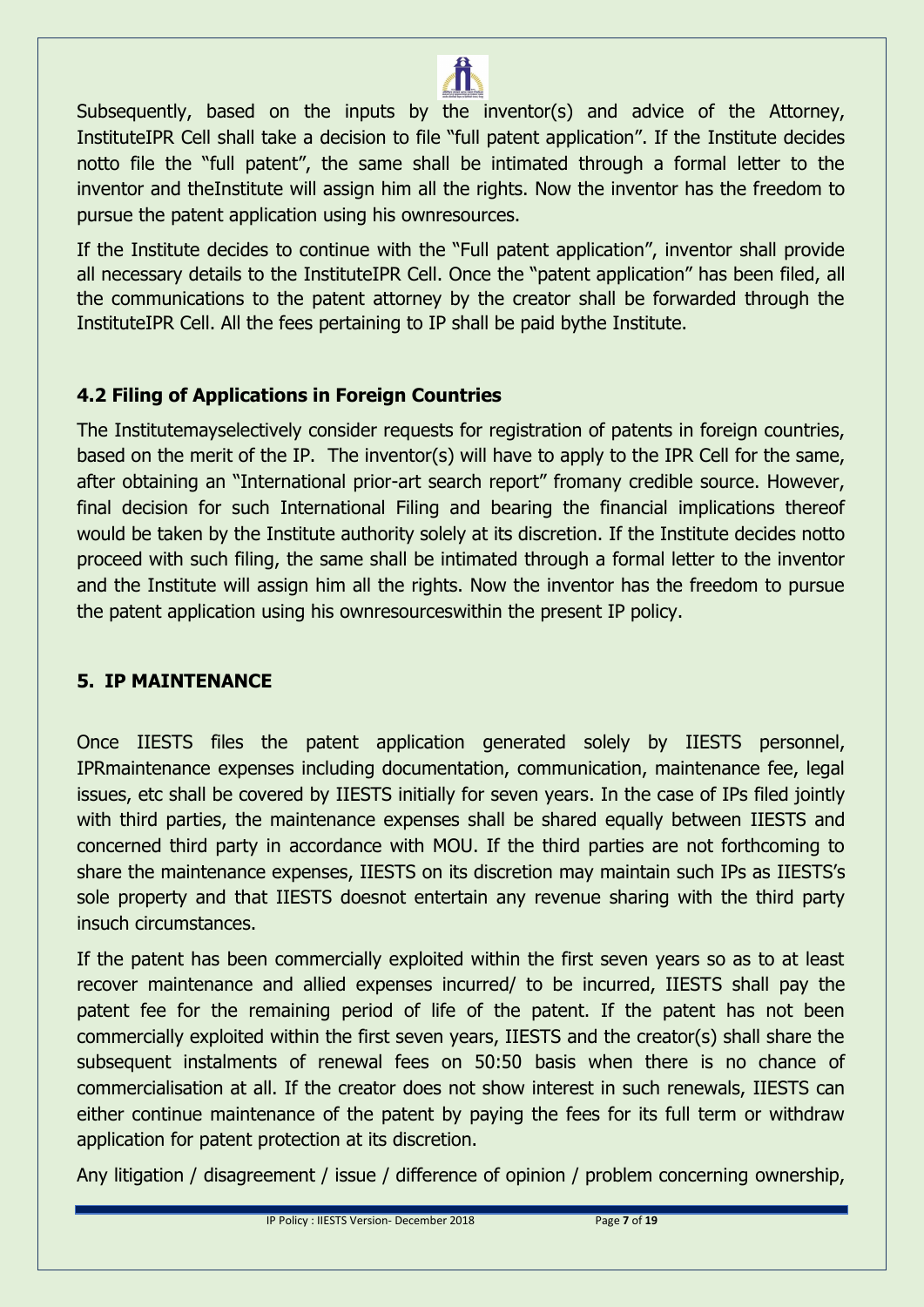

The InstituteIPR Cell, after considering the conflict of interest, on its discretion, shall appoint a competent authority or an IP Grievance Committee comprising competent authorities from within IIESTS to review the grievance of concerned inventor/s or associated organizations. The decision of the review committee/authority on approval of the Director-IIESTS is final at the Institute level. If any inventor or participating organization remains unsatisfied with this decision, all the legal issues concerning IIESTS IPs shall be dealt with appropriate legal systems within India. The cases requiring intervention ofcivil courts shall be dealt locally in Kolkata/Howrah, West Bengal. The Director-IIESTS shall appoint a competent authority as a representative of IIESTS to participate in the legal proceedings on case to case basis.

## **6. IP COMMERCIALIZATION**

In line with the vision and mission of IIESTS, the Institute, which is a non-profit organization, is committed to the stated objective of disseminating the fruits of research and development for the benefit of public, society and nation. The innovator is encouraged to scout for prospective buyer, so that the fruit of his /her hard work reaches the society and benefits the nation. If required, Institute shall avail the services of professional/ agency to scout, negotiate and license the IP. If the services of the professional/ agency are availed to scout the prospective buyer and subsequent licensing, Institute shall enter into a "contractual agreement" with the professional service provider. The revenue sharing model between the service provider and IIESTS, modalities, time line etc. shall beclearly stated in the contractual agreement. The IIESTS "IPR Cell" will negotiate and enter into contractual agreement with theservice provider on behalf of IIESTS.

## **7. REVENUE SHARING**

The revenue generated by IP in the form of commercialization/ IP transfer/ licensing/ royalty shall be shared in the ratio of 60:40 between the inventors and IIESTS respectively after recovering the expenses incurred in filing, maintenance, communication, legal issues, taxation and documentation(may be omitted as this LS cost generally paid by Licensee during commercialisation). The revenue shall be disbursed to the inventors as and when generated irrespective of whether or notthe inventors remain employed in / associated with IIESTS at the time of the revenue generation. If the IP generation involves a third party in the form ofsignificant sharing ofthe third party's resources and expertise with IIESTS or with concerned IIESTS personnel including IIESTS faculty, staff and students, andthat the third party contributes equally in filing and maintaining the IP, the revenue then shall be shared appropriately in agreement with all the parties involved or as per the MOU between the third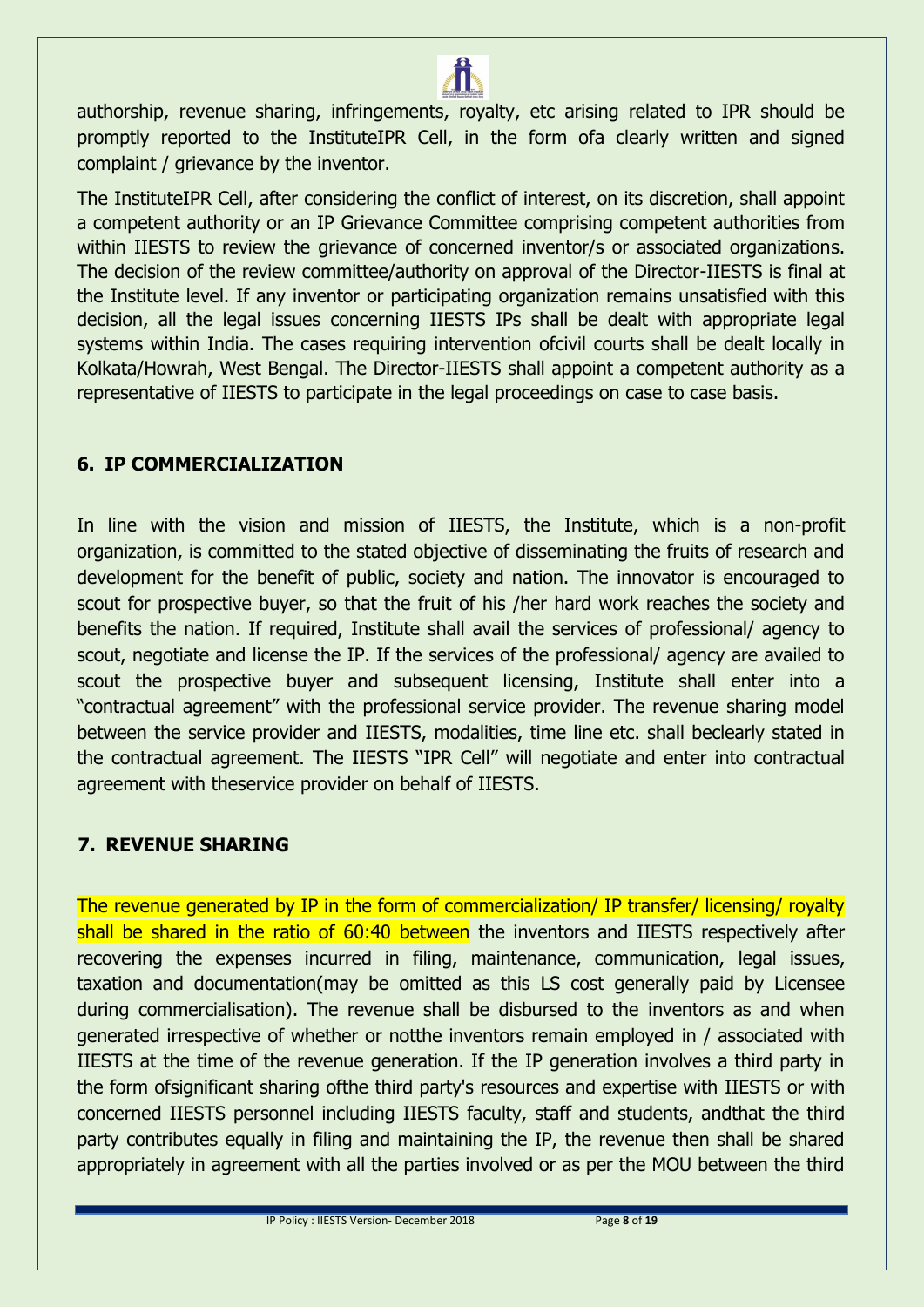

party and IIESTS. The revenue sharing ratio between the inventors should be mutually agreed among the inventors and should beclearly stated and submitted to InstituteIPR Cell at the time of IP submission /filing. IIESTS retains the right ofadjusting and updating the revenue sharing ratio/policy periodically and publishes the same on the official IIESTS website for the information of all stake holders of IIESTS. However, the IP policy/revenue sharing ratio specified during IP submission/filing shall prevail at the time of actual revenue sharing.

## **8.DISCLOSURES, CONFIDENTIALITY AND ASSIGNMENT OF RIGHTS**

**a.** For sponsored and/or collaborative work, the provisions of the contract pertaining to disclosure of IP are applied.

**b.** For all other IP produced at IIESTS, the inventors will be required to disclose their IP to the IPR Cell at the earliest date using an Invention and Technology Disclosure (ITD) Form.

**c.** In case the inventor is leaving IIESTS due to superannuation or other reasons, he/ she shall assign the rights of the disclosed IP to IIESTS before leaving the Institute and this is a mandatory requirement for obtaining no due certificate. He/ she shall agree to the terms and conditions for the sharing of any financial benefits that may accrue by the Institute by commercialization of such IP.

**d.** Having made the disclosure, the inventors, both IIESTS and non-IIESTS personnel, shall maintain confidentiality of the IP during the period when efforts are made for protecting and commercialization of the IP, unless authorized in writing by IIESTS.

**e.** Non-disclosure agreement (NDA) should be executed between IIEST and creator(s) before submission of Invention and Technology Disclosure (ITD) Form.

**f.** Institute-Creator/inventor agreement (IIA) to be executed before submission of Invention and Technology Disclosure (ITD) Form.

**g.** Endorsement to Institute by way of Deed of assignment from inventor/creator should be made available before assessment of invention for patentability.

## **9. AGREEMENTS**

All agreements related to IP between Inventors /Authors and IIESTS need to be routed through IPR Cell and approved by Director-IIESTS. The Dean-R&D) of IIESTS, with specific approval of the Director, will be the authorized signatory in all categories of agreements related to IP.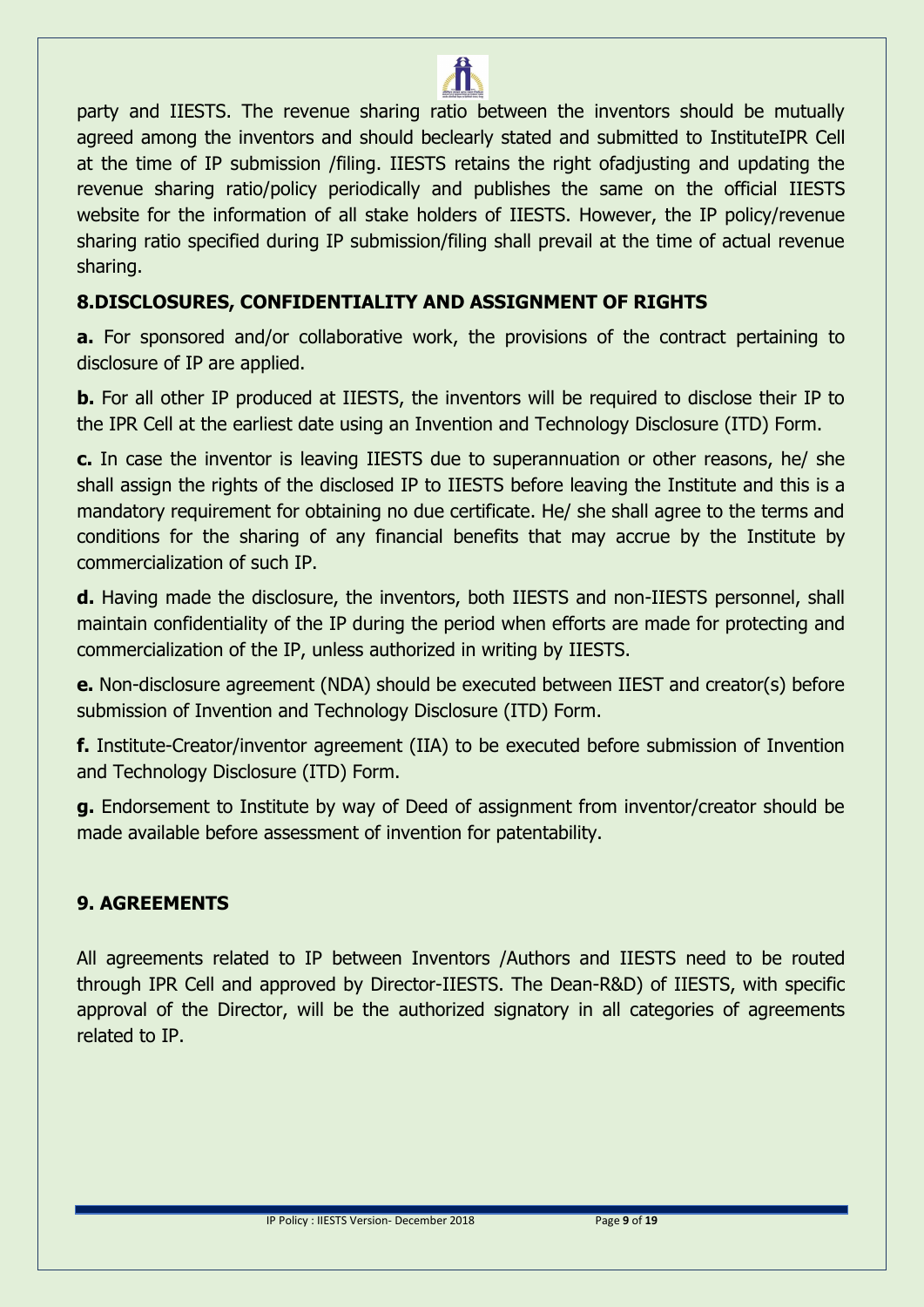

## **10. CONFLICT OF INTEREST**

The inventor is required to disclose any conflict of interest or potential conflict of interest. If the inventor and/or their immediate family members have a stake in a licensee or potential licensee company then they are required to disclose the stake they and/or their immediate family members have in the company. Under these circumstances, it must be ensured by the inventor(s) that their entrepreneurial activities do not have an adverse impact on inventor(s) teaching, research and any other institutional responsibilities.

## **11. JURISDICTION AND DISPUTE RESOLUTION**

All agreements to be signed by IIESTS are subject to the jurisdiction of the courts in Howrah or Kolkata and shall be governed by appropriate laws in India.

In case of any disputes between IIESTS and the inventors regarding the implementation of the IP policy, the aggrieved party may appeal to the Director of IIESTS. Efforts shall be made to address the concerns of the aggrieved party. The Director's decision in this regard would be final and binding.

This policy shall be governed by and construed both as to validity and performance in accordance with the laws of India. In the event of a dispute the Parties agree first to negotiate amicably for settlement of all such disputes. If a dispute cannot be resolved through negotiation, it will be referred for Arbitration where the arbitration shall be held at KOLKATA in writing in the English language in accordance with the Arbitration and Conciliation Act, 1996.

The Courts at Kolkata shall have the exclusive jurisdiction over any matter or dispute arising out of the Arbitration Award or any matter or thing relating thereto.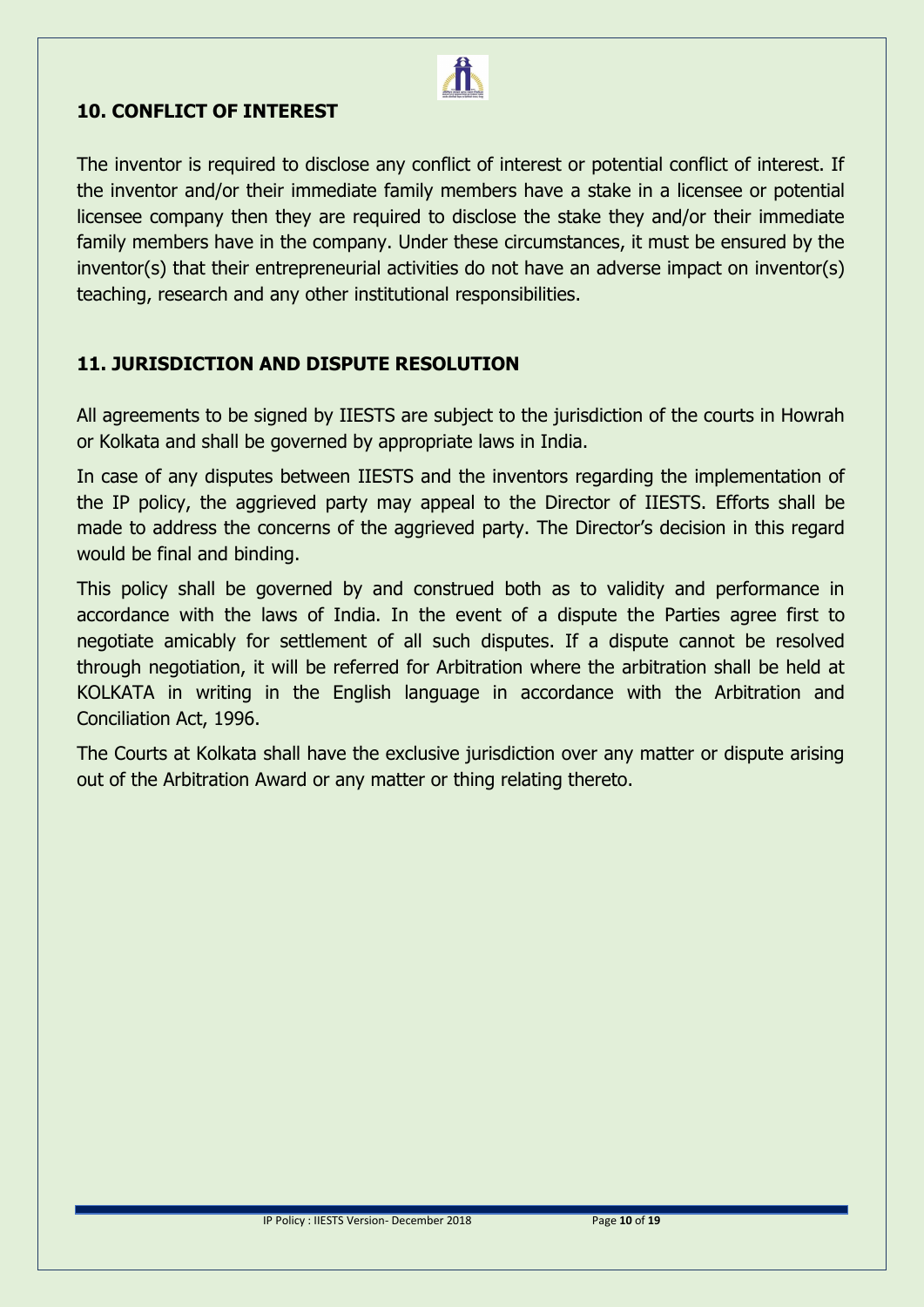# 

| <b>ANNEXURES</b> |                                                                                                               |  |  |  |
|------------------|---------------------------------------------------------------------------------------------------------------|--|--|--|
| A.1              | <b>DEFINITIONS</b>                                                                                            |  |  |  |
| A.2              | INVENTION AND TECHNOLOGY DISCLOSURE FORM                                                                      |  |  |  |
| A.3              | SUMMARY OF INVENTION DISCLOSURE                                                                               |  |  |  |
| A.4              | AGREEMENT BETWEEN IIESTS AND COLLABORATING INSTITUTIONS FOR TRANSFER<br>OF INTELLECTUAL PROPRIETARY MATERIALS |  |  |  |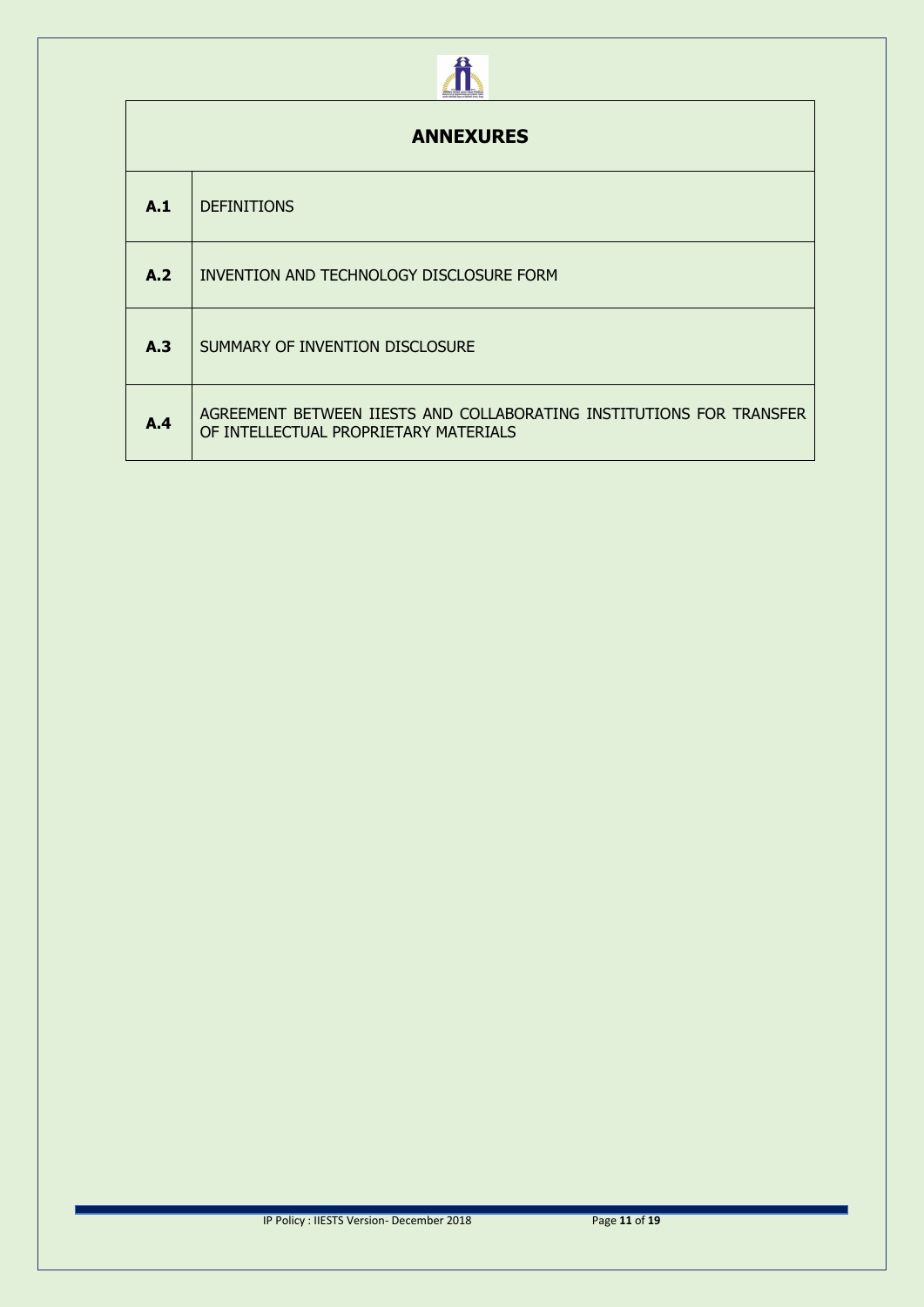## **Annexure – A.1 : Definition**

The meanings of terminologies used in this Policy Document are as given below, unless the context otherwise requires:

**TW** 

a. **"Copyright"** means the exclusive right granted by law for a certain period of time to an author to reproduce, print, publish and sell copies of his or her creative work.

b. **"Creator / Inventor"** means any employee of the IIESTS and includes those who are on probation, those who are employed on temporary basis wither in the Institute and/ or in projects and those who are research workers, research scholars or students who are responsible for the creation of an Intellectual Property, using the facilities of the Institute.

c. **"Director"** means the Director of the IIESTS.

d. **"Institute"/ "IIESTS"** means Indian Institute of Engineering Science & Technology, Shibpur.

e. **"Intellectual Property" / "IP"**broadly includes any property generated out of intellectual effort of the creator(s). It includes but not limited to i) New and useful scientific and technical advancement in the form of innovations, inventions, products and processes, computer hardware and software, materials, biological varieties etc. Which are patentable. ii) Industrial and architectural design, models, drawings, software, creative, artistic and literary works teaching resource materials generated, records of research etc., which are copyrightable. iii) Trademarks, service mark, logos etc.

g. **"Patent"** means a patent granted under the provision of the Indian Patent Act, 1970.

h. **"Patentee"** means the person for the time being entered on the Register of Patents kept under the Indian Patents Act, 2002 as the generator or proprietor of the patent.

i**. "Revenue"** is any payment received as per an agreement by the Institute usually for legal use of an Intellectual Property through a license.

j.**"IPR Cell" would** mean the existing IPR Cell of IIESTS as constituted vide official notification of the Institution.

( Annexure A-1: Page 1 of 1 )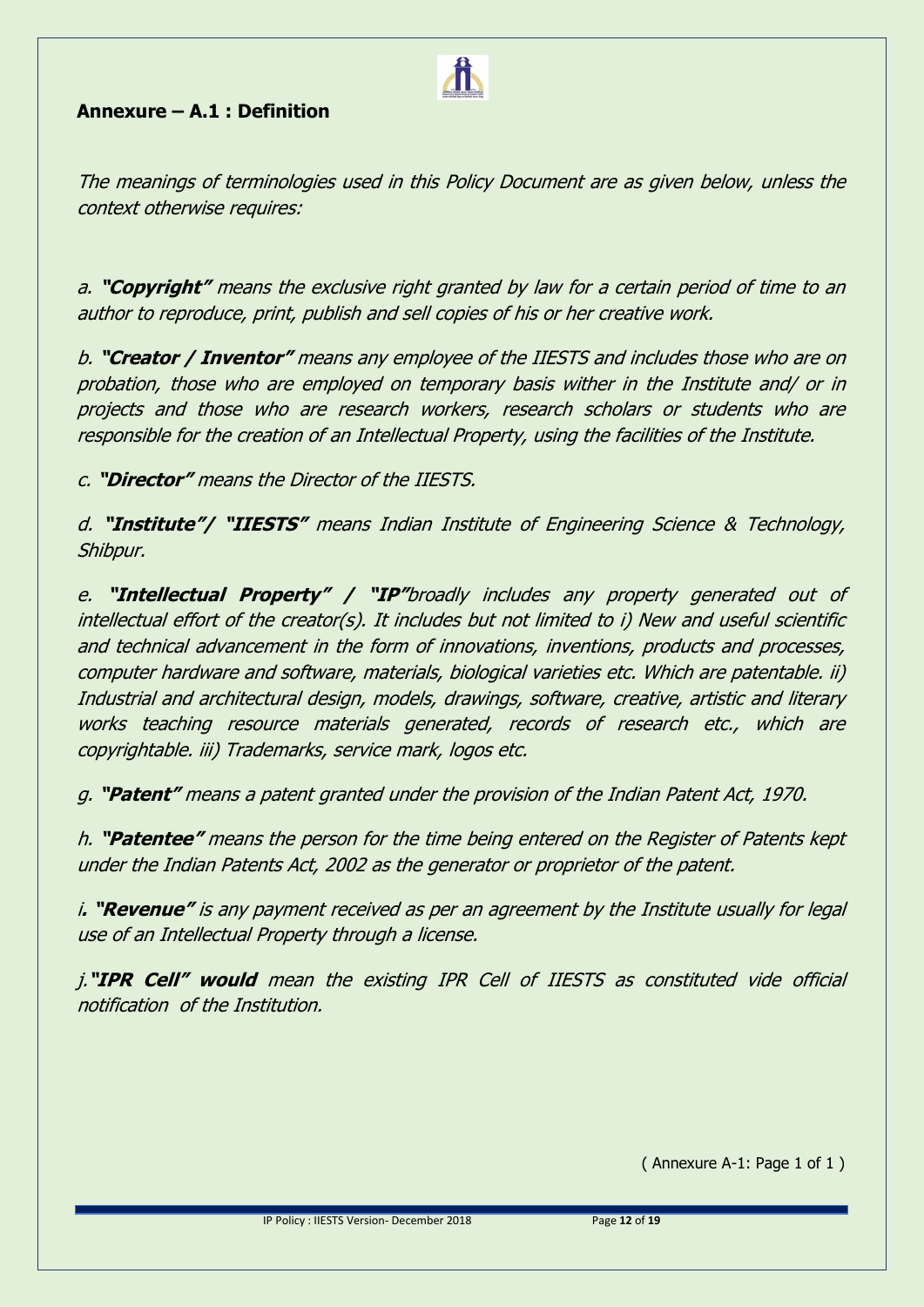## **Annexure – A.2:Invention and Technology Disclosure Form**

For Office use only

Proposal ID:

 $\overline{\text{IIESTS/IP}/\text{I}}$  - /

Date of Receipt:\_\_\_\_\_\_\_ (Acadyr) (Sl.No.)1

#### *1. Title of the invention:*

*2. Inventors: [For visiting scientists, please give details of substantive employer.]*

| SI No Employee Code or<br>Roll No | Name | Position | Department | Email |
|-----------------------------------|------|----------|------------|-------|
|                                   |      |          |            |       |
|                                   |      |          |            |       |

*3. Brief description of the invention: (How this invention relates to new processes, systems, machines, compositions of matter etc.)* 

#### *4. Detailed description of the invention*

*4.1 State of prior art* 

*(a) Prevailing state of the art?* 

*(b) Literature search relating to this invention? [Please include a copy of the resulting documentation, and reprints of publications.]* 

*(c) Prior art/patent search relating to this invention? [Please include a copy of the resulting documentation, and reprints of patent documents: if a computer database search has been resorted to, please give the web site details and the Key Words used in the search.]* 

*4.2 Description :(Describe the invention so that other faculty who are knowledgeable in the field can evaluate its technical and commercial merits.)* 

*4.3 Novelty: (Highlight the features described above that make the invention novel.)* 

*4.4 Inventiveness: (Are the novel features inventive based on 4.1(a) above; and, if so how?)* 

*4.5 Advantages (over comparable inventions or practices): 4.6 Testing: (Has the invention been tested experimentally? If so details of experimental data to be supplied.)* 

( Annexure A-2: Page 1 of 3 )

IP Policy : IIESTS Version- December 2018 Page **13** of **19**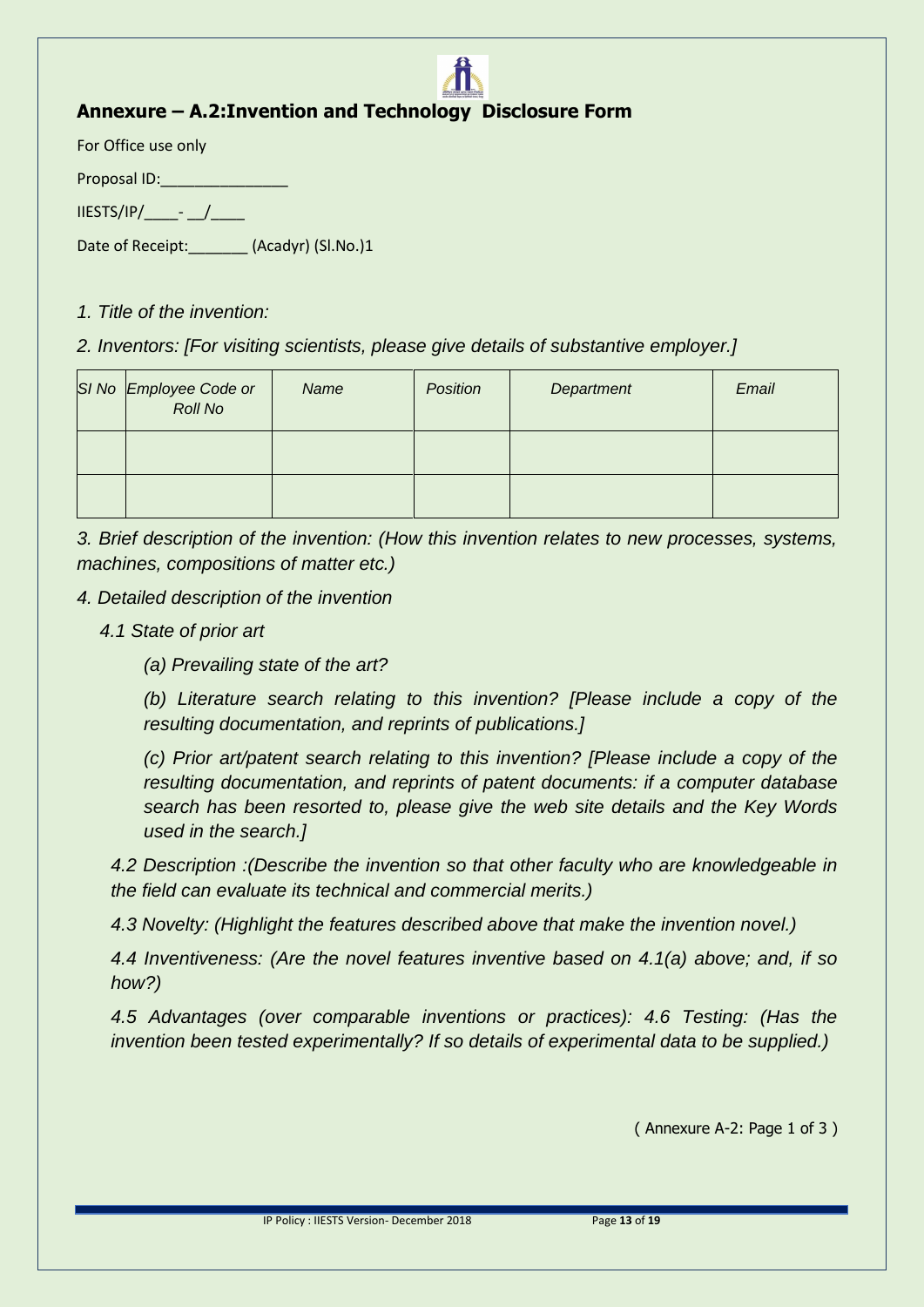#### *5. Funding and support*

*5.1. Was there significant use of Institute equipment and facilities? Yes/No* 

*5.2. Was the invention supported by research grants/contract from external sources? Yes/No; If YES, please give details:* 

**The Second Second** 

*(a) Sponsor:* 

*(b) Grant/contract no. :* 

*(c) Period of grant/contract :*

*(d) Principal investigator and co-investigator: (Even if they are not inventors within the purview of this document and will not share the credit and royalties)* 

*(e) Has the sponsor been informed of the invention? (State whether required under grant/contract award conditions)* 

*(f) Was the work done under any other agreement? Give details.* 

*6. Information for protection of IPR: conception and disclosure (Accurate data is required as prior disclosure may affect possibility of obtaining patent rights.)*

|                                                                                                                                                                                               | <b>Date</b> | References/comments |
|-----------------------------------------------------------------------------------------------------------------------------------------------------------------------------------------------|-------------|---------------------|
| Date of conception of this invention. Has this date<br>been documented? If so, where and how?                                                                                                 |             |                     |
| Has this invention been presented at seminars/<br>Discussions other than those which form the<br>requirement for the degree program of the student?                                           |             |                     |
| Please provide the anticipated date of submission for<br>publication or communication for presentation at<br>seminar/conference etc. (Should not be earlier than<br>one month from this date) |             |                     |
| Has the invention been reduced to practice?                                                                                                                                                   |             |                     |

#### *7. Commercial potential*

*7.1 Possible uses or application areas or products that may embody some aspects of the technology:* 

*7.2 List of probable users of the technology (class of industries/organizations or target companies):* 

*7.3 List of probable organizations who may be interested in technology transfer (target industries or companies or other organization):*

( Annexure A-2: Page 2 of 3 )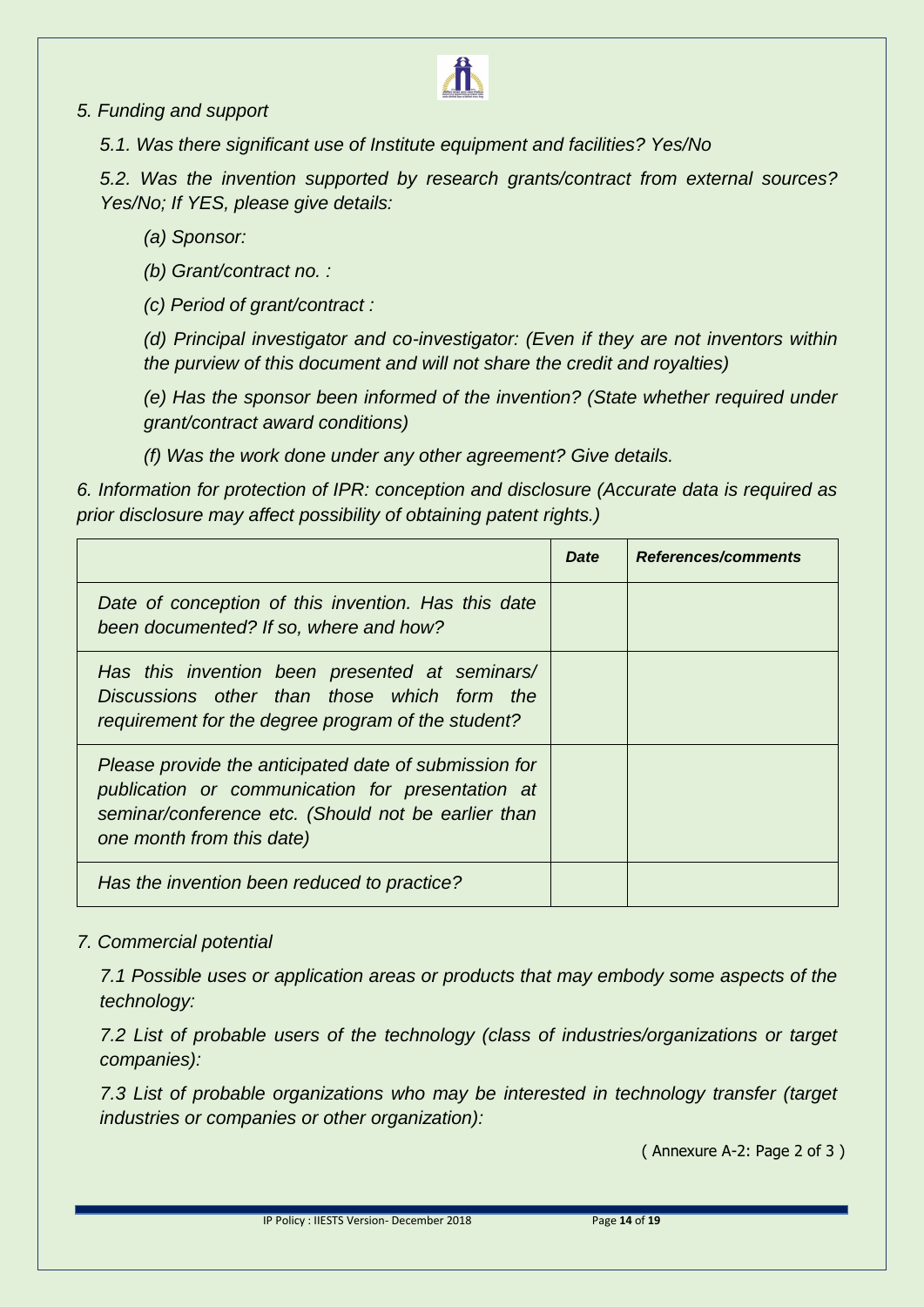

*7.4 Potential marketability including commercial suggestions [viable size of industry equipment, raw material and manpower requirement under different skill levels, import component, export potential, other relevant economic information]* 

*8. Prior disclosure and possible intent:* 

*8.1 Has the invention been disclosed to industry representatives or heir parties?* 

*8.2 Has any commercial organization shown interest in this invention? Give details.* 

*9. Development Stage: What is the current stage of development of the invention as it relates to commercial utilization and marketability: Embryonic partially developed fully developed* 

*10. Potential for international patent: Does the invention have significant commercial potential in foreign countries? If so where? Give details*

*11. Google patent search report:* 

*11.1 List the key words for patent search:* 

*11.2 Summary of patent search report: Sl. No Patent No. and title of the patent relevant to the present invention obtained from Google patent search Brief description of the patent Novelty justification of the present invention* 

*12. Declaration: I/We declare that all statements made herein are true to the best of my/our knowledge. I/We hereby agree to hold the right of intellectual property of this invention jointly with Indian Institute of Engineering Science & Technology, Shibpur (IIESTS). IIESTS will share any royalty income derived from the invention with the inventor(s) according to the IP policy of the Institute in force. Intellectual Property of this invention will be protected by Indian Institute of Engineering Science & Technology, Shibpur(IIESTS) from time to time based on its merit and commercial viability.*

*Note:* 

*(1) A patent confers the right upon an inventor to commercially exploit an invention for a*  limited period of time. Patent can be lost by disclosure of the details of an invention to the *public before the filling of a patent. Unlike copyright, patent is not an automatic right. To obtain a patent, the proposed invention should be novel (not published elsewhere), inventive (not obvious to persons familiar with the state of art) and industrially applicable (should have utility). Once the patent is sealed, the patentee can sue for damages anyone who attempts to exploit the patented invention without the consent of the patentee.*

*(2) This document should be prepared with due care. The formal patent application will be prepared only from the information provided herein.*

*(3) The completed disclosure form with annexures should be submitted to: The Chairman, IPR Cell, Indian Institute of Engineering Science & Technology, Shibpur(IIESTS).*

( Annexure A-2: Page 3 of 3 )

IP Policy : IIESTS Version- December 2018 Page **15** of **19**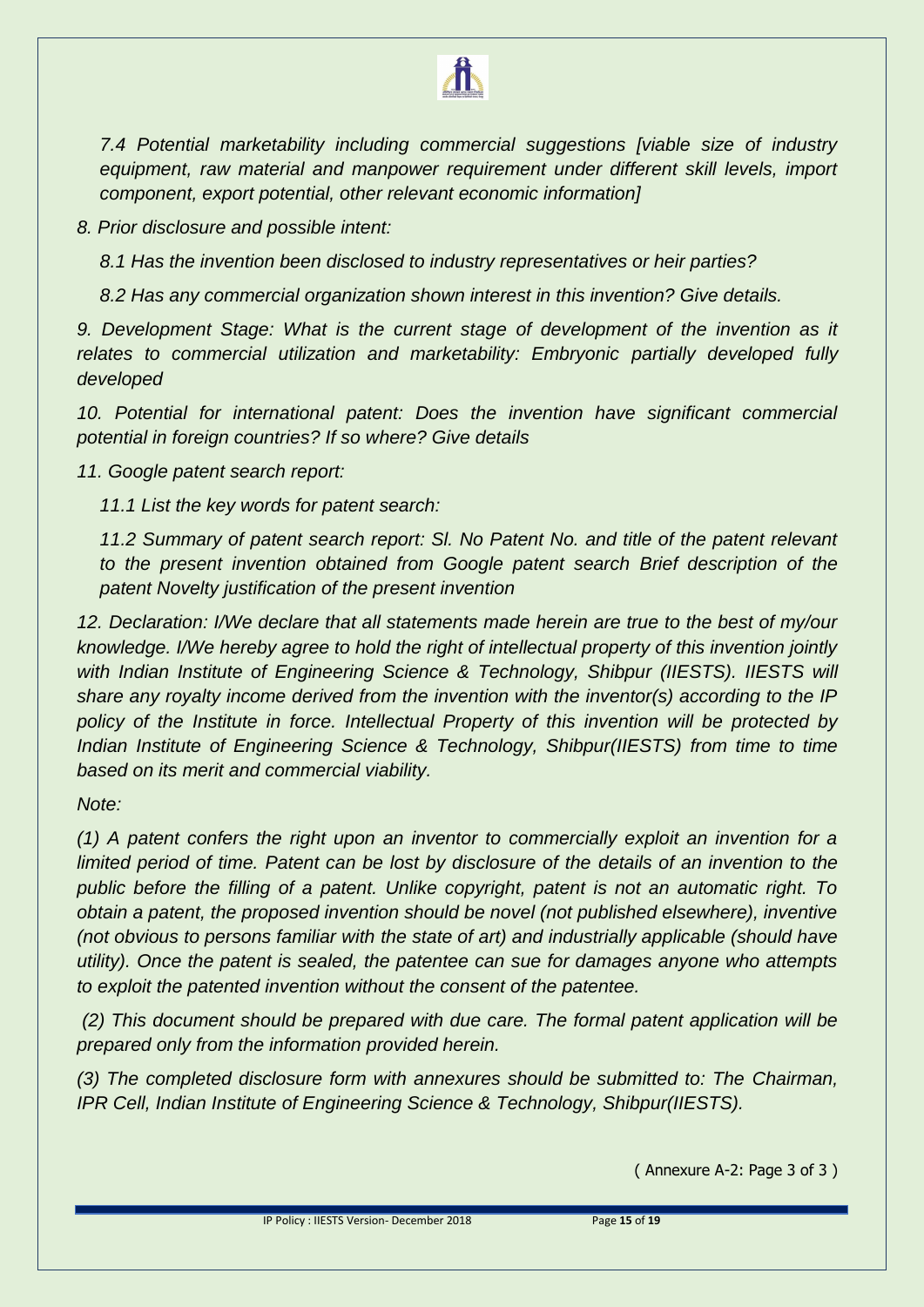## **Annexure – A.3: Summary of Invention Disclosure**

*1. Title of the invention:* 

*2. Inventors: [For visiting scientists, please give details of substantive employer.]*

| $\mathsf{S}I$<br>No | <b>Employee Code</b><br>or Roll No | <b>Name</b> | <b>Position</b> | <b>Department</b> | <b>Email</b> |
|---------------------|------------------------------------|-------------|-----------------|-------------------|--------------|
|                     |                                    |             |                 |                   |              |
|                     |                                    |             |                 |                   |              |
|                     |                                    |             |                 |                   |              |
|                     |                                    |             |                 |                   |              |
|                     |                                    |             |                 |                   |              |

- *3. Brief description of the invention: (Not to exceed 100 words)*
- *4. Prevailing state of the art:* 
	- *(a) Details of Patent search sites or other resources.*
	- *(b) Key words used for patent search.*
	- *(c) List of patents related to present invention.*
- *5. Novelty*
- *6. Inventiveness*
- *7. Advantages*
- *8. Commercial Potential: (List of organization with possible interest in the invention)*
- *9. Signature of Inventor(s) with date*

( Annexure A-3: Page 1 of 1 )

IP Policy : IIESTS Version- December 2018 Page **16** of **19**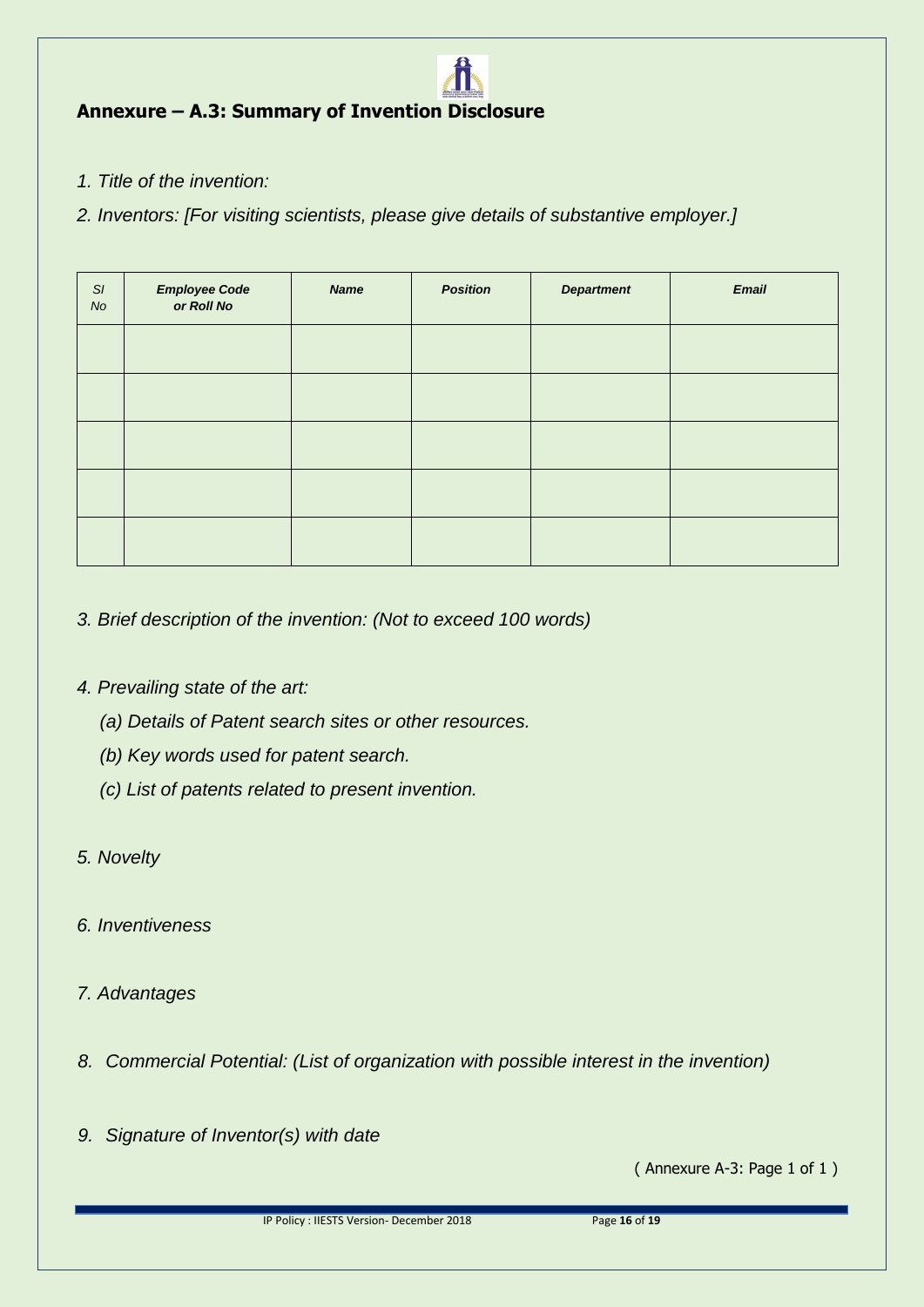

**Annexure – A.4 :** Agreement between IIESTS and Collaborating Institutions for Transfer of Intellectual Proprietary Materials

This agreement is between India Institute of Engineering Science & Technology, Shibpur (the provider organization) and/or provider scientist(s)  $\_$  [name(s)], jointly called the first party, and the recipient scientist(s)  $\blacksquare$  [name(s)] of organization\_\_\_\_\_\_\_\_\_\_\_\_\_\_\_\_\_\_\_\_\_\_\_\_\_\_\_\_\_\_\_\_\_\_\_\_\_\_ (the recipient organization), the second party.

The Material that is covered by the agreement includes (description of the material) which is considered as proprietary material of the provider and IIESTS. The provider scientist and IIESTS shall be free, in their sole discretion, to distribute the Materials to others and to use it for their own purpose. In response to the second party's request for Material, both the parties agree to the following before second party receives the Material:

*1. The Material shall be used by (recipient scientist) working at (recipient organization) in research to study (Description of work). The material will be used for teaching and not-forprofit research purpose only and not for use in any product or process for profit-making commercial purpose. The material is provided at no cost or with a fee of Rs.* 

*2. Neither the Material in its original form nor this material treated by any means will be used on human subjects.* 

*3. The second party shall not distribute, release or disclose the Material to any person or entity other than laboratory personnel under recipient scientist's direct supervision, and the second party must undertake to ensure that no one will be allowed to take or send Material to any other location unless written permission is obtained from the first party.* 

*4. The second party is not allowed to have a third party analyze such tangible products or materials obtained from the first party without written and specific authorization from the first party.* 

*5. The second party will give a brief description of its research program and the nature of usage of the material to the first party. The second party will acknowledge the first party before any publication or presentation based on research results with supplied material.*

*6. The second party will return all unused material at the request of first party.* 

( Annexure A-4: Page 1 of 2 )

IP Policy : IIESTS Version- December 2018 Page **17** of **19**